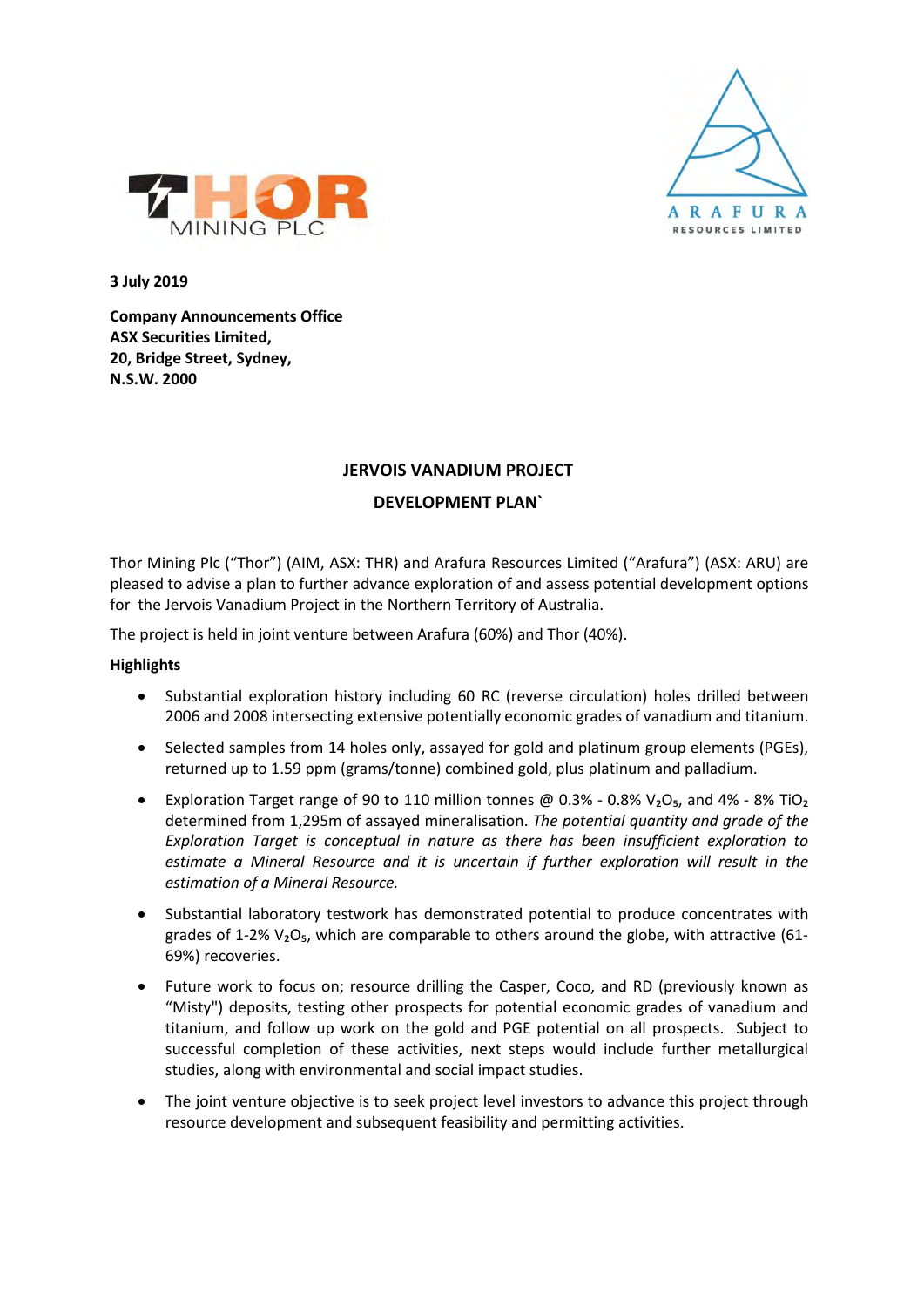

*Figure 1: Map showing location of the Jervois vanadium project*

#### **Project Location and Access**

Jervois is located in the Northern Territory of Australia, approximately 290km east-northeast of and 360km by road (the first 170km sealed) from the nearest city Alice Springs (population 29,000).

#### **Historical Exploration and Evaluation Activity**

Whilst substantial work was performed by others previously, in 2004, Arafura completed a review of all of the previous exploration data available for the Jervois Project area. From this work, the Attutra Metagabbro was identified as an area of interest for Fe/V and Au/PGE potential.

In 2005, Arafura commissioned a high-resolution airborne magnetic/radiometric survey over the project area. This survey highlighted several magnetic targets within the Attutra Metagabbro.

Between November 2006 and June 2008, a total of 60 RC holes for 5,774m were drilled at the Jervois Project (refer to appended drill hole location table). This drilling successfully targeted numerous magnetite rich zones of the Attutra Metagabbro for Fe/V mineralisation.

The original objectives of the exploration drilling programs were to:

- drill test the Casper, Coco and RD magnetic anomalies
	- o determine continuity and source of these magnetite bodies
	- $\circ$  confirm V recovery and variability
	- $\circ$  assess the overall size potential and geometry of magnetite bodies that demonstrated a potential for significant V recovery, based on the 2006 results
- determine the amount of intrusive granite and/or pegmatite within the magnetite bodies
- better understand the geological relationships and controls on mineralisation.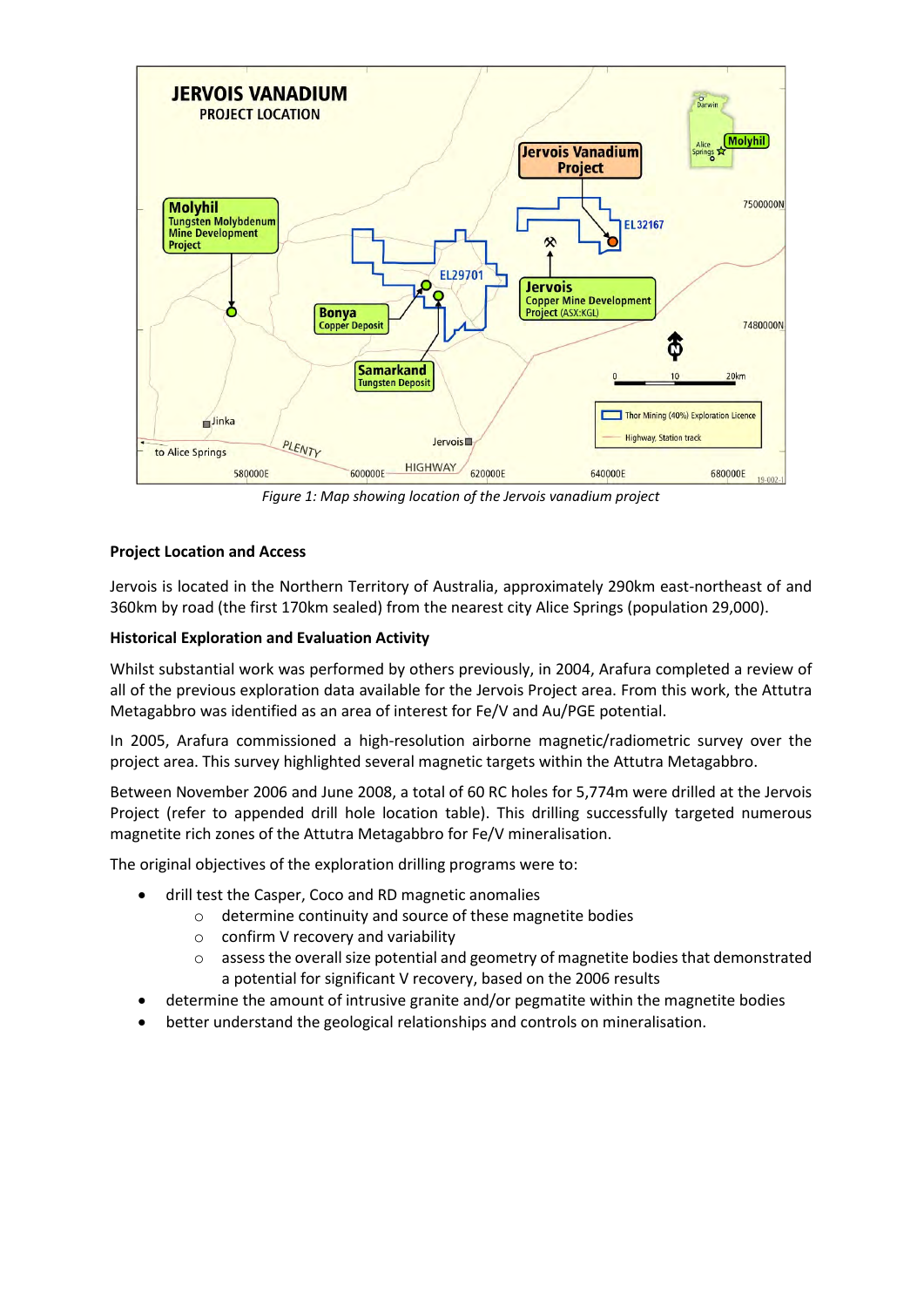

*Figure 2: Drill hole plan and location of Coco, Casper, Prince, and RD prospects overlain on an aeromagnetic image.* 

During the 2006 drilling campaign, 1m samples were collected and analysed in June 2007 as part of preliminary metallurgical testwork. The samples were composited together into between 1 and 22m composites. These composites were selected based on drill logs, magnetic susceptibility measurements and composite requirements.

The 2008 drilling program was designed to further test and explore the mineralisation. 1m samples were collected and composited together and analysed. Composites of between 2 and 6m were determined for 11 of the 45 holes drilled.

In total, 1,295m of mineralisation was assayed for  $V<sub>2</sub>O<sub>5</sub>$ , TiO<sub>2</sub> and Fe.

Significant drill intersections include:

- 44m @ 0.76%  $V_2O_5$  & 8.30% TiO<sub>2</sub> in UNRC001 reported 19 June 2010
- 22m @ 0.77%  $V_2O_5$  & 8.13% TiO<sub>2</sub> in UNRC002 reported 19 June 2010
- 21m @  $0.62\%$  V<sub>2</sub>O<sub>5</sub> & 7.56% TiO<sub>2</sub> in UNRC005 reported 19 June 2010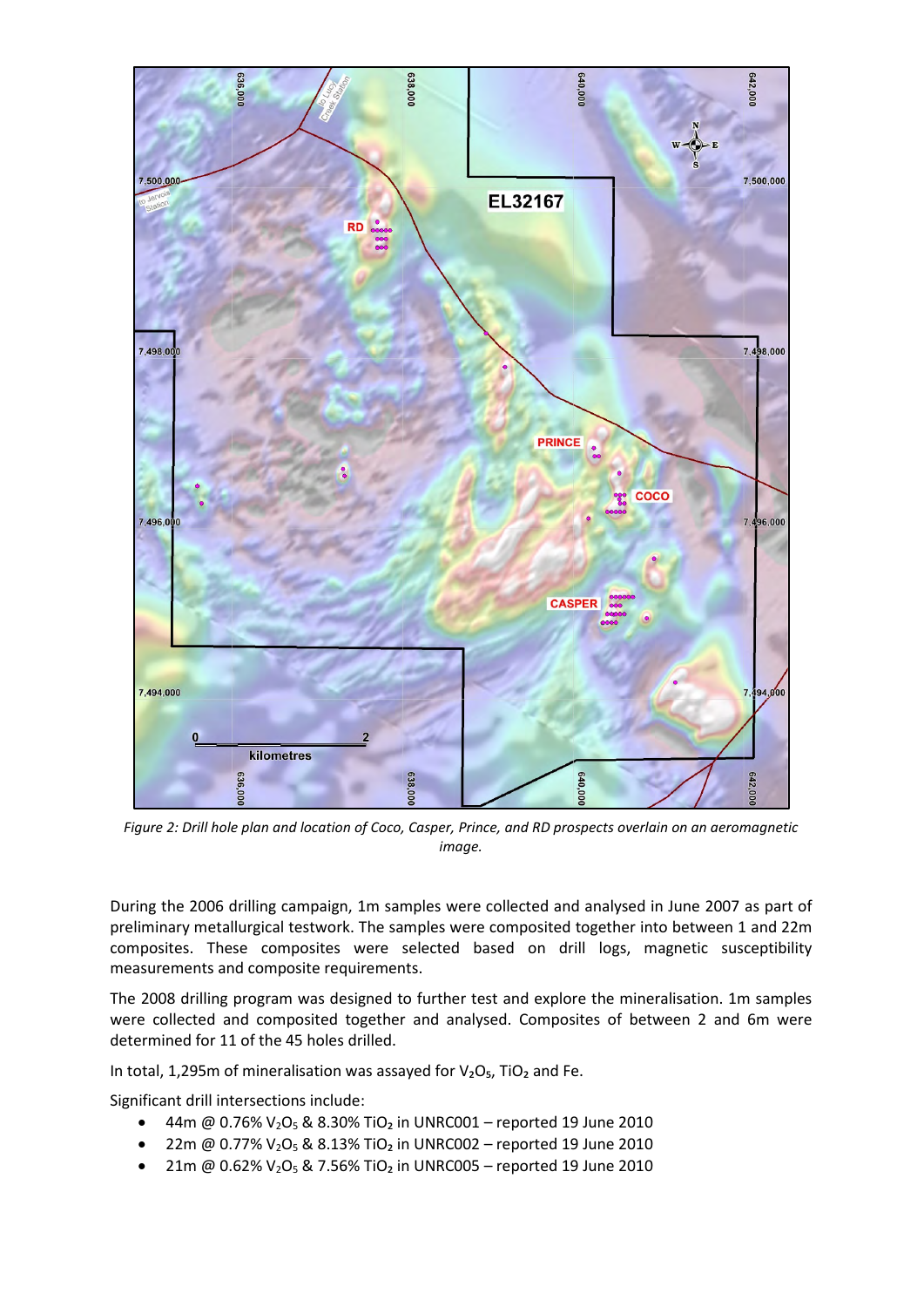- 49m @ 0.96%  $V_2O_5$  & 8.55% TiO<sub>2</sub> in UNRC018 reported 29 July 2010
- 54m @ 0.72%  $V_2O_5$  & 6.89% TiO<sub>2</sub> in UNRC019 reported 29 July 2010
- 50m @  $0.62\%$  V<sub>2</sub>O<sub>5</sub> & 5.65% TiO<sub>2</sub> in UNRC024 reported 29 July 2010
- 35m @ 0.60%  $V_2O_5$  & 5.70% TiO<sub>2</sub> in UNRC043 reported 26 April 2012
- 23m @ 0.50% V<sub>2</sub>O<sub>5</sub> & 5.60% TiO<sub>2</sub> in UNRC044 reported 26 April 2012
- 34m @ 0.40%  $V_2O_5$  & 4.40% TiO<sub>2</sub> in UNRC057 reported 26 April 2012

Drilling results reported to ASX by Arafura on 19 June 2007 can be accessed via the following link: [https://www.asx.com.au/asxpdf/20070619/pdf/3130nxq19wp71q.pdf.](https://www.asx.com.au/asxpdf/20070619/pdf/3130nxq19wp71q.pdf)

Drilling results reported to ASX by Arafura on 29 July 2010 can be accessed via the following link: [https://www.asx.com.au/asxpdf/20100729/pdf/31rkpl7q8yfn81.pdf.](https://www.asx.com.au/asxpdf/20100729/pdf/31rkpl7q8yfn81.pdf)

Drilling results reported to ASX by Arafura on 26 April 2012 can be accessed via the following link: [https://www.asx.com.au/asxpdf/20120426/pdf/425v5kmj6n796n.pdf.](https://www.asx.com.au/asxpdf/20120426/pdf/425v5kmj6n796n.pdf)

These significant intersections are spread across four of the known magnetic targets including the Casper, Coco and RD anomalies, with thicknesses and grades in line with known gabbro-hosted vanadium-bearing magnetite elsewhere within Australia.

Composites were also submitted for Davis Tube Recovery ("DTR") analysis. Laboratory testing at grind sizing using 100% passing 75micron typically shows DTR concentrate grades of 61-69% Fe and 1-2% V2O5, considered very acceptable for this type of activity.

A review of the quality and recovery of DTR concentrates reported to ASX by Arafura on 11 July 2007 can be accessed via the following link:

[https://www.asx.com.au/asxpdf/20070711/pdf/313dgxv7kvsz9t.pdf.](https://www.asx.com.au/asxpdf/20070711/pdf/313dgxv7kvsz9t.pdf)

Significant exploration potential still exists and therefore it is possible to define an Exploration Target based on the knowledge gained from the existing drilling and assaying together with the magnetic data and modelling.

In addition, multiple other prospective magnetic targets remain untested.

#### **Exploration Target**

The Exploration Target has been divided into two parts based on the confidence in the expected geology.

| <b>Target Type</b>     | Volume $(m^3)$ | <b>Tonnage</b><br>Range (Mt)* | V <sub>2</sub> O <sub>5</sub> % Range | $Fe2O3$ %<br>Range | $TiO2$ %<br>Range |
|------------------------|----------------|-------------------------------|---------------------------------------|--------------------|-------------------|
| Known Gabbro<br>Hosted | 18,000,000     | $50 - 60$                     | $0.3 - 0.8$                           | $25 - 45$          | $4 - 8$           |
| Gabbro Below<br>Schist | 15,000,000     | $40 - 50$                     | $0.3 - 0.8$                           | $25 - 45$          | $4 - 8$           |
| <b>Total</b>           | 33,000,000     | $90 - 110$                    | $0.3 - 0.8$                           | $25 - 45$          | $4 - 8$           |

#### Table A: Summary of Exploration Target

\* Totals subject to rounding

*The potential quantity and grade of the Exploration Target is conceptual in nature as there has been insufficient exploration to estimate a Mineral Resource and it is uncertain if further exploration will result in the estimation of a Mineral Resource.* 

Some of the assumptions made in determining the Exploration Target are:

- Magnetic bodies are sub vertical in nature similar to those modelled and have a mineralised vertical extent of 50m,
- Volumes are determined by multiplying the surface area of each prospect shape by the vertical extent,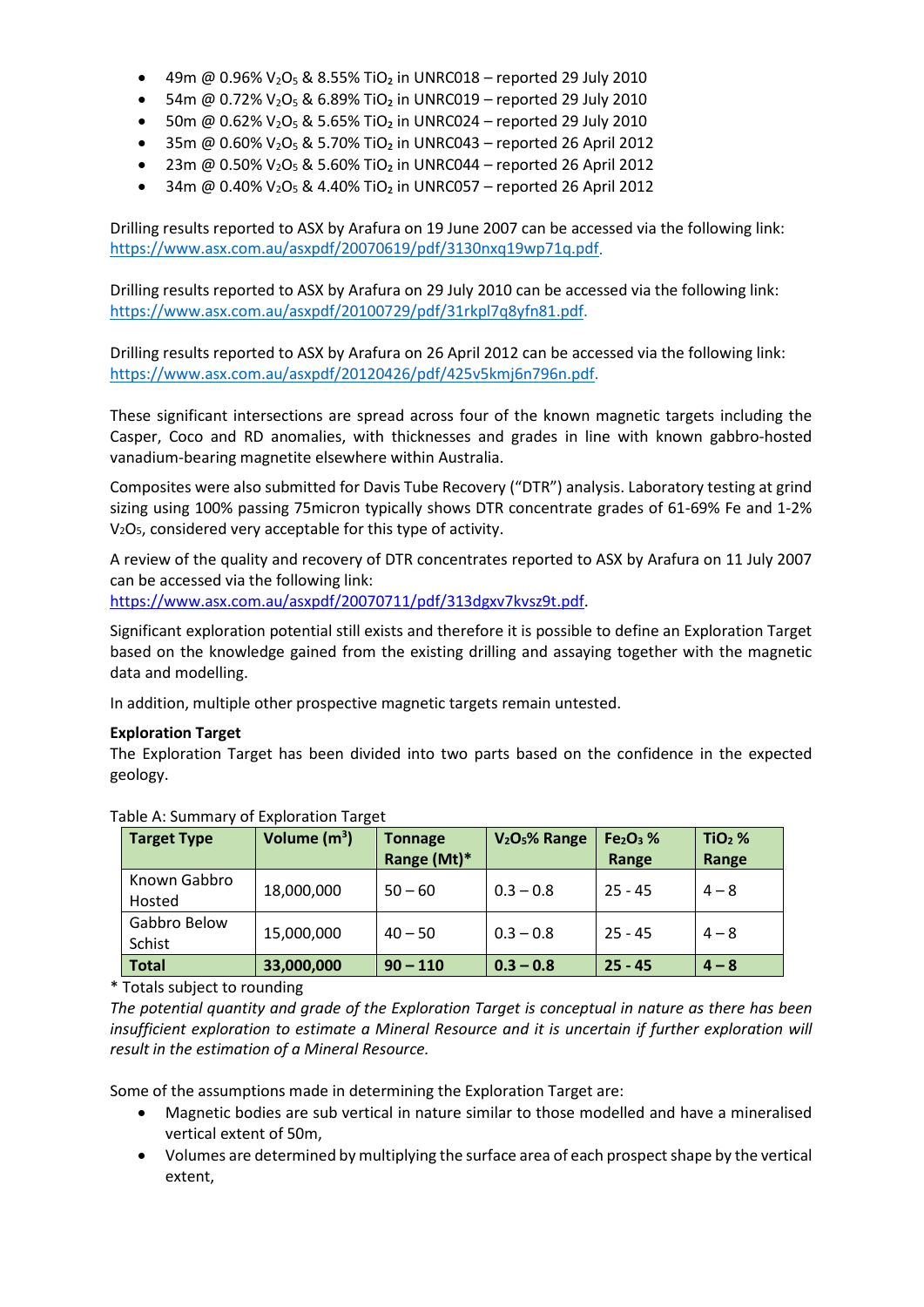- Specific gravity values used to determine the tonnages vary between 3.0 and 3.4 g/cm<sup>3</sup>,
- The grade ranges for  $V_2O_5$ , Fe<sub>2</sub>O<sub>3</sub> and TiO<sub>2</sub> are determined from the range of results for each element from the drilling already undertaken by Arafura.

In 2012, further representative drill intervals of the magnetite mineralisation from Coco and RD magnetic anomalies were tested to determine their Fe-Ti-V mineral potential. Representative sample intervals from Casper, Coco and RD were also selected for Au-Pt-Pd assays.

#### **Precious Metal Potential**

536 samples from the 2008 drilling were analysed for Au, Pt and Pd. Samples were selected from 14 holes from across the major magnetite rich areas. The samples represented the same magnetite rich intervals that were sampled and analysed for Fe/Ti/V mineralisation.

The precious metal analysis was undertaken on single metre samples as opposed to the composite samples used for the Fe/Ti/V analysis.

#### **Summary of the Precious Metal Analyses**

All of the mean values are low for the whole population, however, maximum values for Pd in particular provide encouragement that economic levels of mineralisation may be present.

| <b>Metal</b> | Max (ppm) | Min (ppm) | Mean (ppm) | n   |
|--------------|-----------|-----------|------------|-----|
| Au           | 0.389     | 0.001     | 0.013      | 536 |
| Pd           | 1.555     | 0.001     | 0.074      | 536 |
| Pt           | 0.562     | 0.003     | 0.034      | 536 |
| Pd+Pt        | 1.777     | 0.003     | 0.108      | 536 |
| Au+Pd+Pt     | 1.808     | 0.004     | 0.121      | 536 |

#### • RD Prospect

o UNRC052 9m @ 0.52 ppm Au+Pd+Pt from 70m

Incl 2m @ 1.09 ppm from 70m

- o UNRC057 10m @ 0.60 ppm Au+Pd+Pt from 47m Incl 6m @ 0.85 ppm from 51m
- Coco Prospect
	- o UNRC038 9m @ 0.42 ppm Au+Pd+Pt from 0m
- Casper Prospect
	- o UNRC032 47m @ 0.57 ppm Au+Pd+Pt from 26m Incl 2m @ 1.59 ppm from 26m Incl 2m @ 1.30 ppm from 32m Incl 4m @ 1.37 ppm from 69m

These results were reported to ASX by Arafura on 26 April 2012 and can be accessed via the following link:

[https://www.asx.com.au/asxpdf/20120426/pdf/425v5kmj6n796n.pdf.](https://www.asx.com.au/asxpdf/20120426/pdf/425v5kmj6n796n.pdf)

Although elevated levels of all three elements were identified, there is little correlation between the higher-grade intersections due to the drill hole spacing and the sample selection process.

However, many of the holes tested are isolated and therefore remain open with regard to the precious metal concentrations. This is the case both up and down dip as well as along strike.

The best example is the large intersection in UNRC032 at the Casper Prospect. Hole UNRC032 occurs at the northern end of the prospect and therefore the mineralisation identified in this hole remains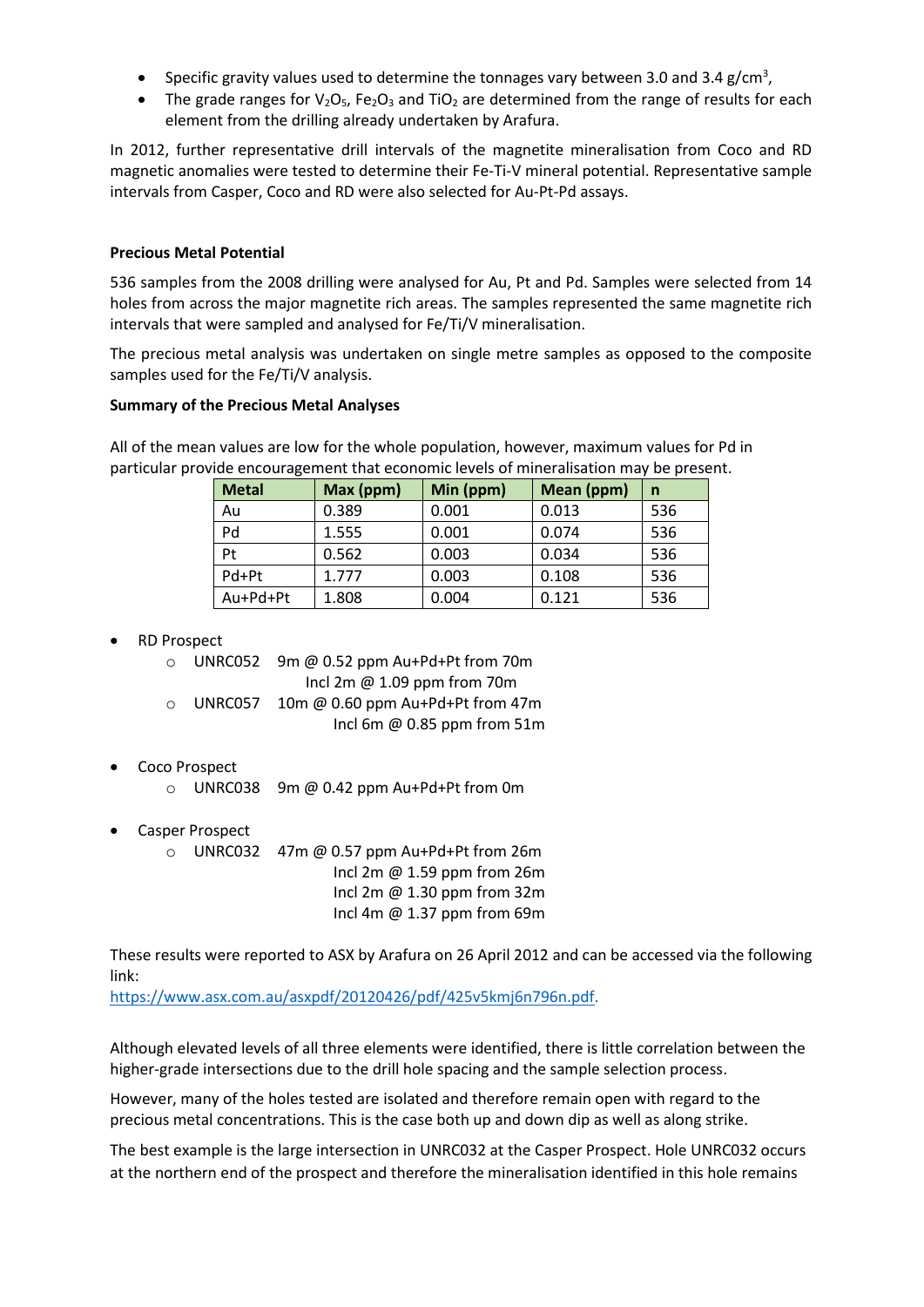open to the north. Furthermore, no other holes have been assayed for Au, Pd and Pt on this section or the section immediately to the south, leaving room for expansion of this mineralization.

#### **Commodity Prices**

Prices for each of the commodities at the date of writing this report are extracted from Argus Metals as follows:

- Vanadium US\$34.25/Kg in Ferro vanadium
- Titanium US\$4.60/Kg in Ferro titanium
- $\bullet$  Gold US\$1,388 /oz
- $\bullet$  Palladium US\$1,549 / oz
- Platinum US\$837 / oz

#### **Current and Future Steps**

The eastern portion of EL29701 was recently split-off and assigned a new EL number (EL 32167) for the current project. This will facilitate the development of the Jervois Vanadium opportunity separate to other titles in the area.

Planned subsequent steps for the project include the following:

- Resource drilling at Casper, RD, and Coco deposits
- Drill test other deposits identified as magnetic targets
- Follow up gold, and platinum group element intersections

Subject to successful outcomes from these activities, next steps would include detailed metallurgical testwork, and other technical activities, plus environmental and social impact studies aimed at progressing feasibility and mine development permitting.

The joint venture parties plan to actively seek third party project investment in the Jervois Vanadium Project, with all potential options canvassed, to take this exciting project opportunity forward.

For further information, please contact:

**THOR MINING PLC** Mick Billing Executive Chairman +61 8 7324 1935

**ARAFURA RESOURCES LIMITED**

Gavin Lockyer, Managing Director +61 8 6210 7666

#### **Competent Person's Report**

The information in this report that relates to Exploration Target is based on, and fairly represents, information and supporting documents compiled by Dr Graeme McDonald (BSc(Hons)Geol, PhD). Dr McDonald is a member of the Australasian Institute of Mining and Metallurgy and is bound by and follows the Institute's codes and recommended practices and acts as an independent consultant to Thor Mining PLC. He has sufficient experience which is relevant to the styles of mineralisation and types of deposits under consideration and to the activities being undertaken to qualify as a Competent Person as defined in the 2012 Edition of the "Australasian Code for Reporting of Exploration Results, Mineral Resources and Ore Reserves". Dr McDonald consents to the inclusion in the report of the matters based on his information in the form and context in which it appears.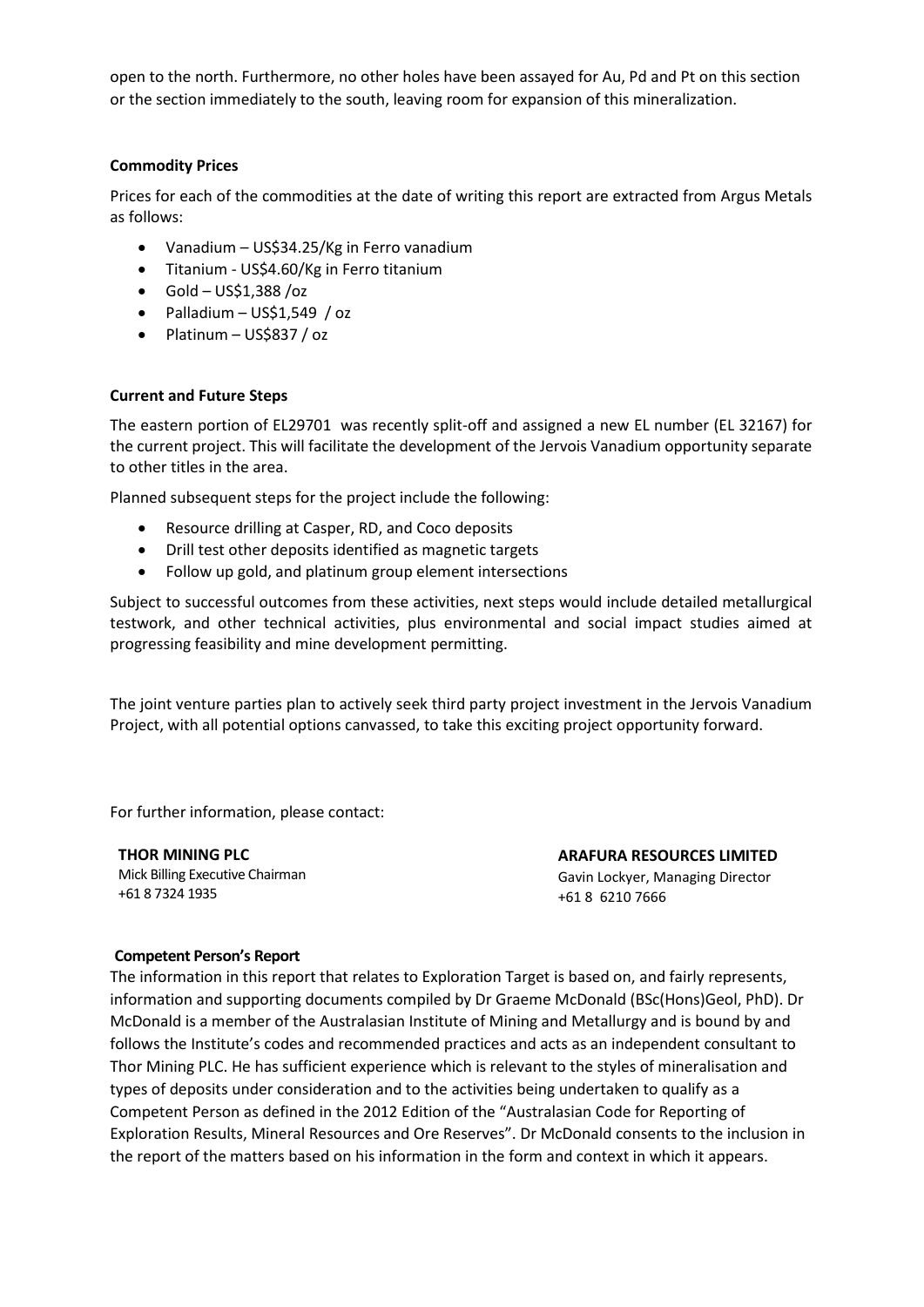The information in this report that relates to Exploration Results is based on information compiled by Mr Kelvin Hussey, a Competent Person who is a Member of the Australian Institute of Geoscientists. Mr Hussey is a full-time employee of Arafura Resources Limited. Mr Hussey has sufficient experience that is relevant to the style of mineralisation and type of deposit under consideration and to the activity being undertaken to qualify as a Competent Person as defined in the 2012 Edition of the Australasian Code for Reporting of Exploration Results, Mineral Resources and Ore Reserves. Mr Hussey consents to the inclusion in the report of the matters based on his information in the form and context in which it appears.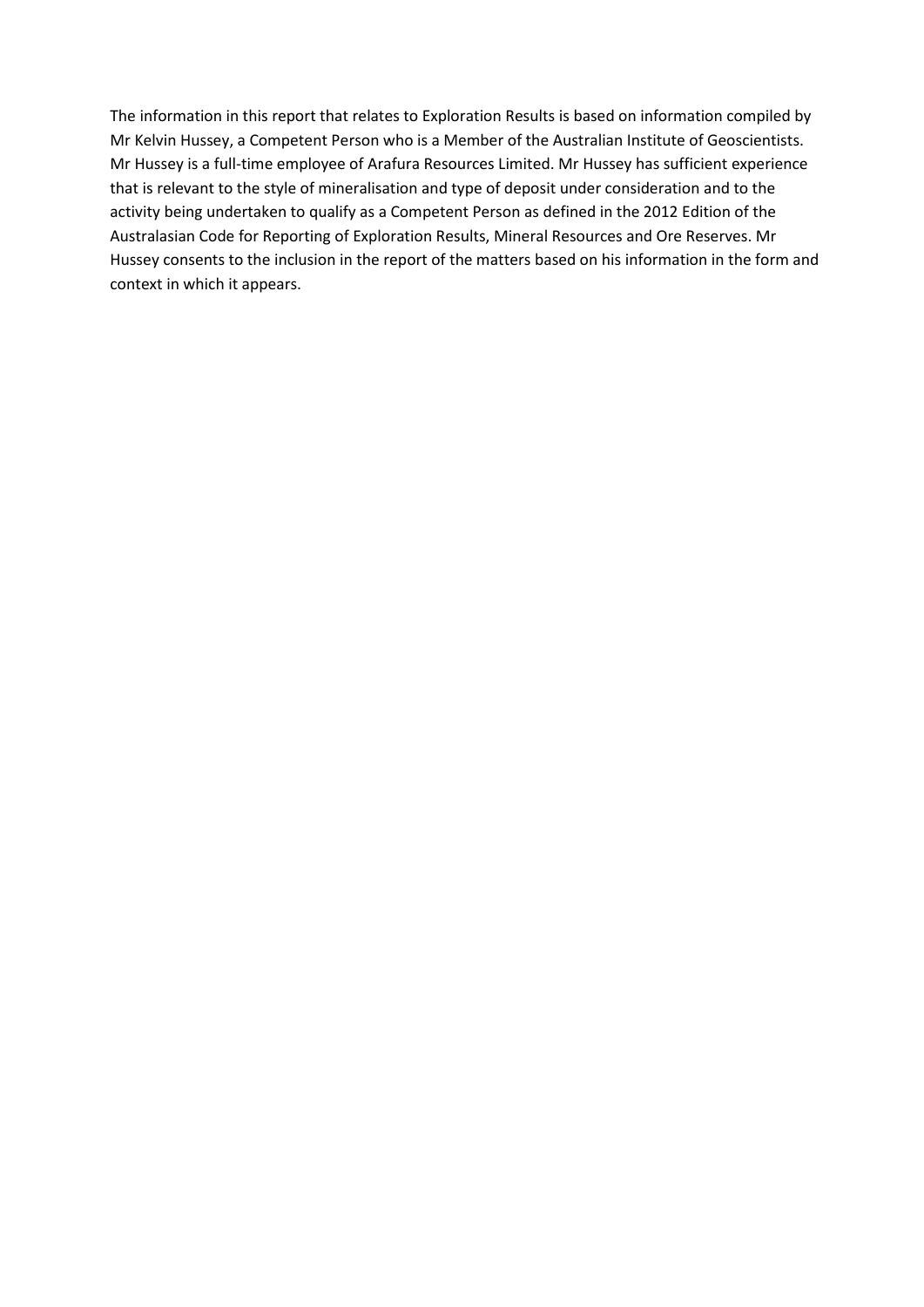#### *Drillhole collar location summary*

| Hole ID        | MGA94E | MGA94N  | <b>RL</b> | <b>AzimuthGrd</b> | <b>Inclination</b> | ГОН |
|----------------|--------|---------|-----------|-------------------|--------------------|-----|
| UNRC001        | 640345 | 7494899 | 303       | 360               | -90                | 60  |
| UNRC002        | 640475 | 7494996 | 299       | 360               | $-90$              | 66  |
| UNRC003        | 640862 | 7494951 | 297       | 360               | -90                | 82  |
| UNRC004        | 640179 | 7496122 | 310       | 360               | -90                | 50  |
| UNRC005        | 640501 | 7496200 | 300       | 360               | -90                | 67  |
| UNRC006        | 640538 | 7496349 | 300       | 360               | -90                | 70  |
| UNRC007        | 640538 | 7496652 | 299       | 360               | -90                | 74  |
| UNRC008        | 640241 | 7496947 | 300       | 360               | $-90$              | 73  |
| UNRC009        | 637299 | 7496702 | 330       | 360               | $-90$              | 25  |
| UNRC010        | 637315 | 7496619 | 329       | 360               | -90                | 65  |
| UNRC011        | 635590 | 7496501 | 327       | 360               | -90                | 55  |
| UNRC012        | 635640 | 7496301 | 331       | 360               | -90                | 40  |
| UNRC013        | 640950 | 7495649 | 297       | 360               | $-90$              | 70  |
| UNRC014        | 641200 | 7494201 | 297       | 360               | -90                | 70  |
| UNRC015        | 637751 | 7499499 | 307       | 360               | $-90$              | 70  |
| UNRC016        | 638974 | 7498294 | 300       | 270               | -90                | 40  |
| UNRC017        | 639200 | 7497900 | 300       | 270               | -90                | 91  |
| UNRC018        | 640350 | 7494900 | 303       | 270               | -60                | 72  |
| UNRC019        | 640400 | 7494900 | 301       | 270               | $-60$              | 75  |
| UNRC020        | 640450 | 7494900 | 300       | 270               | -60                | 120 |
| UNRC021        | 640500 | 7494900 | 299       | 270               | -60                | 114 |
| UNRC022        | 640400 | 7495000 | 300       | 270               | $-90$              | 100 |
| UNRC023        | 640450 | 7495000 | 299       | 270               | -60                | 114 |
| UNRC024        | 640500 | 7495000 | 298       | 270               | -60                | 114 |
| UNRC025        | 640550 | 7495000 | 298       | 270               | -60                | 114 |
| UNRC026        | 640600 | 7495000 | 298       | 270               | $-60$              | 114 |
| UNRC027        | 640450 | 7495100 | 299       | 270               | -60                | 114 |
| UNRC028        | 640500 | 7495100 | 299       | 270               | -60                | 114 |
| UNRC029        | 640550 | 7495100 | 299       | 270               | $-60$              | 118 |
| UNRC030        | 640450 | 7495200 | 299       | 270               | $-90$              | 100 |
| UNRC031        | 640500 | 7495200 | 299       | 270               | -60                | 114 |
| UNRC032        | 640550 | 7495200 | 298       | 270               | -60                | 114 |
| UNRC033        | 640600 | 7495200 | 298       | 270               | -60                | 114 |
| UNRC034        | 640650 | 7495200 | 298       | 270               | -60                | 114 |
| UNRC035        | 640700 | 7495200 | 298       | 270               | -60                | 114 |
| UNRC036        | 640400 | 7496200 | 301       | 270               | -90                | 100 |
| UNRC037        | 640450 | 7496200 | 301       | 270               | -60                | 114 |
| UNRC038        | 640500 | 7496200 | 300       | 270               | -60                | 114 |
| UNRC039        | 640550 | 7496200 | 299       | 270               | -60                | 114 |
| UNRC040        | 640600 | 7496200 | 299       | 270               | -60                | 114 |
| UNRC041        | 640550 | 7496300 | 298       | 270               | -60                | 115 |
| UNRC042        | 640600 | 7496300 | 299       | 270               | -60                | 114 |
| UNRC043        | 640550 | 7496400 | 300       | 270               | -60                | 114 |
| UNRC044        | 640600 | 7496400 | 299       | 270               | -60                | 120 |
| UNRC045        | 640500 | 7496400 | 300       | 270               | -90                | 100 |
| UNRC046        | 640250 | 7496850 | 300       | 270               | -90                | 100 |
| UNRC047        | 640300 | 7496850 | 300       | 270               | -60                | 97  |
| UNRC048        | 637650 | 7499500 | 307       | 270               | -90                | 100 |
| UNRC049        | 637700 | 7499500 | 307       | 270               | -60                | 114 |
| UNRC050        | 637750 | 7499500 | 307       | 270               | -60                | 114 |
| <b>UNRC051</b> | 637800 | 7499500 | 307       | 270               | -60                | 114 |
| <b>UNRC052</b> | 637850 | 7499500 | 307       | 270               | -60                | 114 |
| UNRC053        | 637800 | 7499400 | 307       | 90                | -90                | 100 |
| UNRC054        | 637750 | 7499400 | 307       | 90                | -60                | 115 |
| <b>UNRC055</b> | 637700 | 7499400 | 307       | 90                | -60                | 115 |
| UNRC056        | 637700 | 7499300 | 307       | 270               | -60                | 114 |
| UNRC057        | 637750 | 7499300 | 306       | 270               | -60                | 114 |
| <b>UNRC058</b> | 637800 | 7499300 | 306       | 270               | -60                | 114 |
| UNRC059        | 637702 | 7499298 | 307       | 90                | -60                | 96  |
| UNRC060        | 637700 | 7499600 | 307       | 90                | -60                | 112 |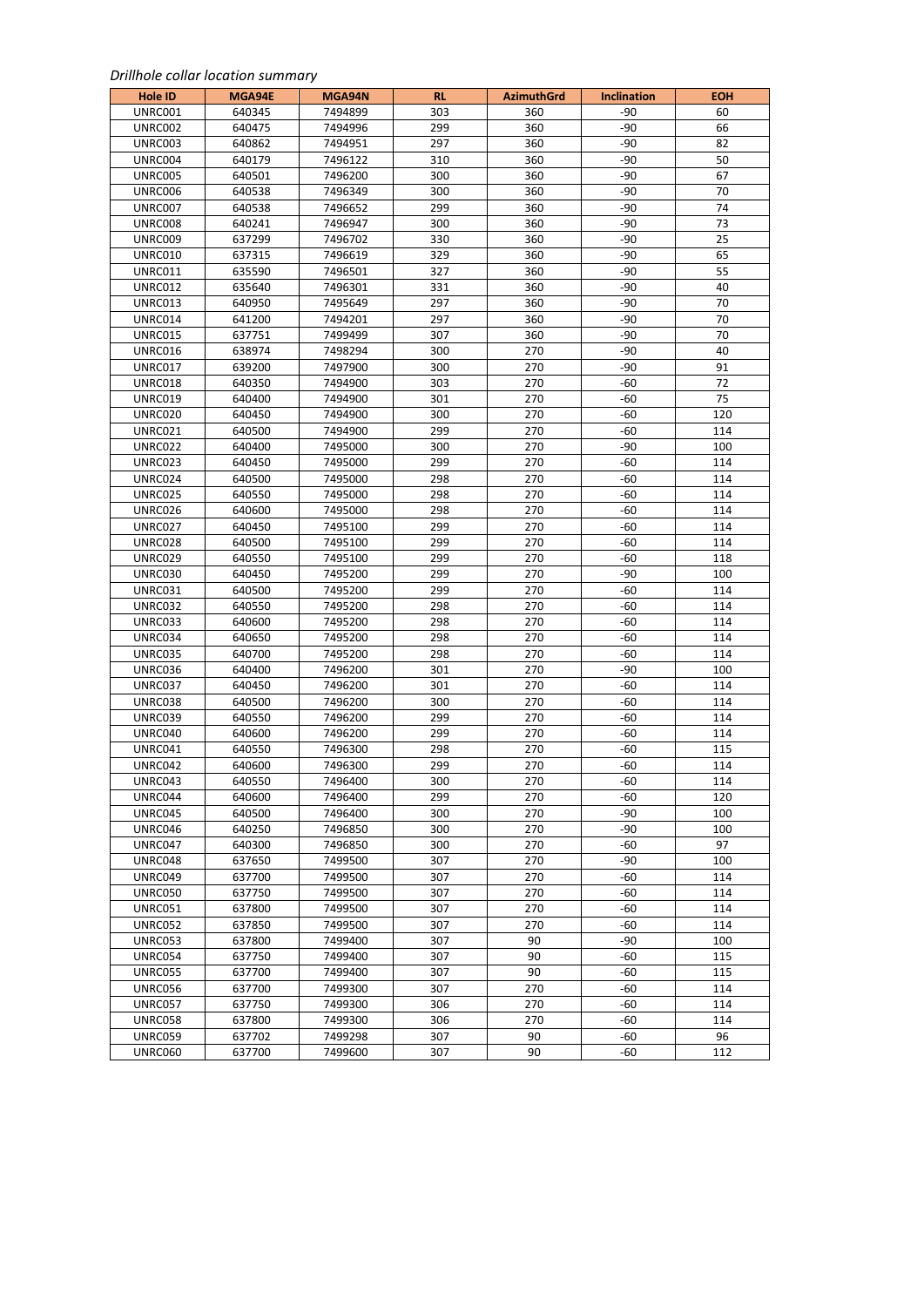# JORC Code, 2012 Edition – Table 1

### **Section 1 Sampling Techniques and Data**

(Criteria in this section apply to all succeeding sections.)

| <b>Criteria</b>               | <b>JORC Code explanation</b>                                                                                                                                                                                                                                                                                                                                                                                                                                                                                                                                                                                                                                                                                                                                                                                                                                                                                                                                                                                                                                                                     | <b>Commentary</b>                                                                                                                                                                                                                                                                                                                                                                                                                                                                                                                                                                                                                                                                                                                                                                                                                                                                                                                                                                                                                                                                                                                                                                                                                                                                                                                                                               |
|-------------------------------|--------------------------------------------------------------------------------------------------------------------------------------------------------------------------------------------------------------------------------------------------------------------------------------------------------------------------------------------------------------------------------------------------------------------------------------------------------------------------------------------------------------------------------------------------------------------------------------------------------------------------------------------------------------------------------------------------------------------------------------------------------------------------------------------------------------------------------------------------------------------------------------------------------------------------------------------------------------------------------------------------------------------------------------------------------------------------------------------------|---------------------------------------------------------------------------------------------------------------------------------------------------------------------------------------------------------------------------------------------------------------------------------------------------------------------------------------------------------------------------------------------------------------------------------------------------------------------------------------------------------------------------------------------------------------------------------------------------------------------------------------------------------------------------------------------------------------------------------------------------------------------------------------------------------------------------------------------------------------------------------------------------------------------------------------------------------------------------------------------------------------------------------------------------------------------------------------------------------------------------------------------------------------------------------------------------------------------------------------------------------------------------------------------------------------------------------------------------------------------------------|
| Sampling<br>techniques        | Nature and quality of sampling (eg cut channels, random chips, or<br>specific specialised industry standard measurement tools appropriate<br>to the minerals under investigation, such as down hole gamma<br>sondes, or handheld XRF instruments, etc). These examples should<br>not be taken as limiting the broad meaning of sampling.<br>Include reference to measures taken to ensure sample representivity<br>and the appropriate calibration of any measurement tools or systems<br>used.<br>• Aspects of the determination of mineralisation that are Material to the<br>Public Report.<br>In cases where 'industry standard' work has been done this would be<br>relatively simple (eg 'reverse circulation drilling was used to obtain 1<br>m samples from which 3 kg was pulverised to produce a 30 g charge<br>for fire assay'). In other cases more explanation may be required,<br>such as where there is coarse gold that has inherent sampling<br>problems. Unusual commodities or mineralisation types (eg<br>submarine nodules) may warrant disclosure of detailed information. | Reverse circulation drilling with 140mm diameter face sampling<br>hammer was used to obtain samples from one metre drill intervals.<br>Most samples were collected dry although slightly moist samples<br>were occasionally recovered from depth in a few holes.<br>Subsamples of approximately 3-6kg were automatically collected at<br>the rig for each drill interval using a three-tier riffle splitter mounted<br>beneath the cyclone.<br>Chip tray samples were collected and geologically logged using<br>$\bullet$<br>representative washed and sieved subsamples.<br>Samples were collected into pre-numbered plastic (87.5 vol%) and<br>$\bullet$<br>calico (12.5 vol%) bags with sampling integrity monitored by the rig<br>geologist. Calico bags were all double-tied and checked by the<br>geologist to ensure the subsample was secure and prevent any<br>cross-contamination.<br>Industry standard QAQC protocols were adopted with field duplicates<br>$\bullet$<br>collected by manually riffle splitting the preserved RC residues at<br>approximately 1 in 20 of the assay sample population.<br>Individual samples were dried, coarsely crushed and subsampled at<br>ALS in Alice Springs. A subsample of each sample was sent to ALS<br>Perth for assay/DTR. The remainder of the primary sample was<br>retained in Alice Springs until no longer needed. |
| <b>Drilling</b><br>techniques | Drill type (eg core, reverse circulation, open-hole hammer, rotary air<br>$\bullet$<br>blast, auger, Bangka, sonic, etc) and details (eg core diameter, triple<br>or standard tube, depth of diamond tails, face-sampling bit or other<br>type, whether core is oriented and if so, by what method, etc).                                                                                                                                                                                                                                                                                                                                                                                                                                                                                                                                                                                                                                                                                                                                                                                        | Standard reverse circulation drilling techniques were used and<br>involved either an Edson or Gemco rig mounted on a small 4WD<br>truck with a 140mm diameter face sampling RC hammer boosted by<br>a separate ancillary compressor to ensure adequate air supply.                                                                                                                                                                                                                                                                                                                                                                                                                                                                                                                                                                                                                                                                                                                                                                                                                                                                                                                                                                                                                                                                                                              |
| Drill sample<br>recovery      | Method of recording and assessing core and chip sample recoveries<br>and results assessed.<br>Measures taken to maximise sample recovery and ensure<br>representative nature of the samples.<br>• Whether a relationship exists between sample recovery and grade                                                                                                                                                                                                                                                                                                                                                                                                                                                                                                                                                                                                                                                                                                                                                                                                                                | Samples were neatly stacked in drilling sequence near the rig to<br>visually estimate and gauge sample recoveries throughout the hole.<br>Good sample recovery was obtained in all holes, after the initial collar<br>sample. The ground is generally hard with fresh rock and good drilling<br>conditions were encountered in all areas. Recoveries were consistent                                                                                                                                                                                                                                                                                                                                                                                                                                                                                                                                                                                                                                                                                                                                                                                                                                                                                                                                                                                                            |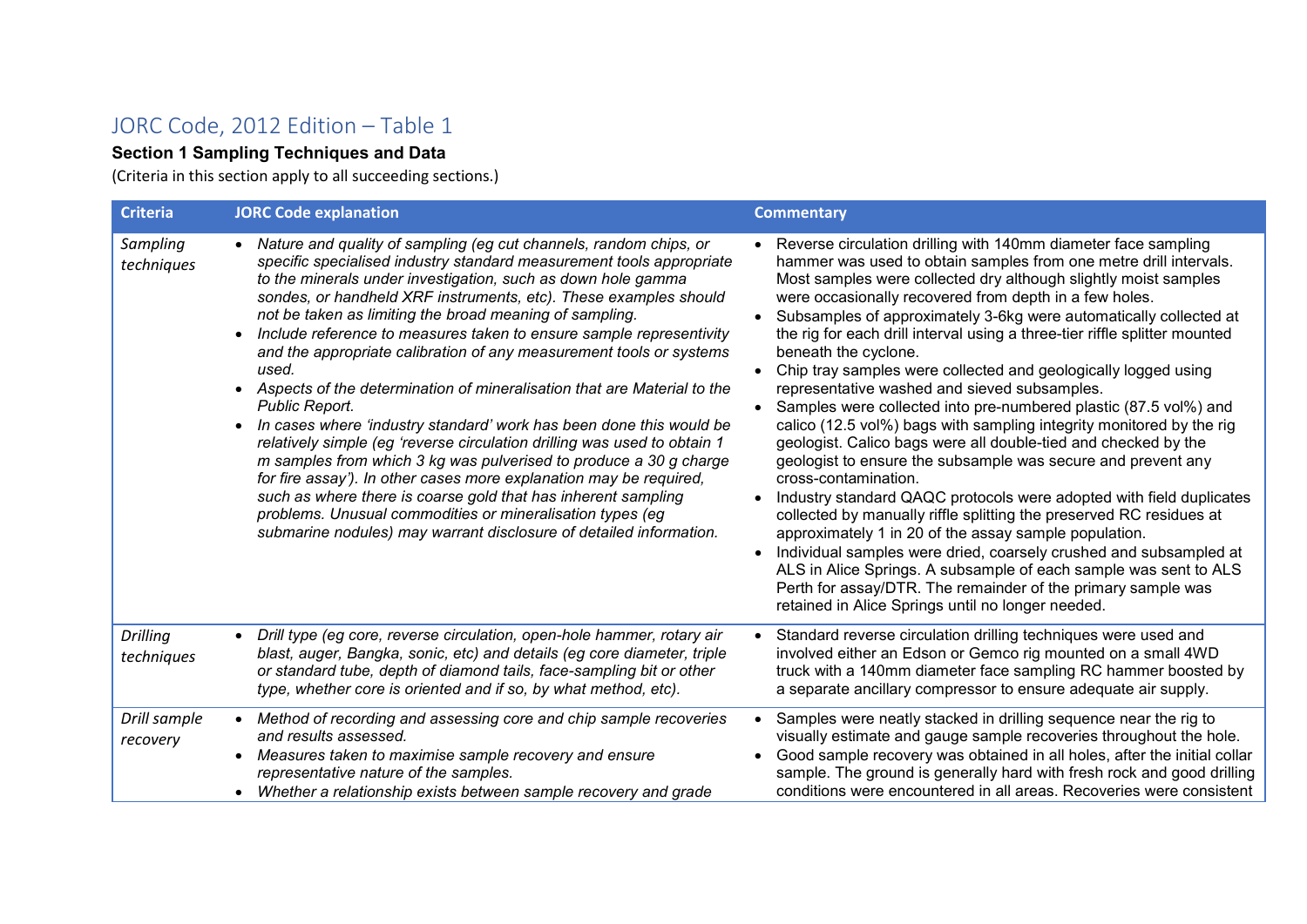| <b>Criteria</b>                                         | <b>JORC Code explanation</b>                                                                                                                                                                                                                                                                                                                                                                                                                                                                                                                                                                                                                                                                         | <b>Commentary</b>                                                                                                                                                                                                                                                                                                                                                                                                                                                                                                                                                                                                                                                                                                                                                                                                                                                                                                                                                                |
|---------------------------------------------------------|------------------------------------------------------------------------------------------------------------------------------------------------------------------------------------------------------------------------------------------------------------------------------------------------------------------------------------------------------------------------------------------------------------------------------------------------------------------------------------------------------------------------------------------------------------------------------------------------------------------------------------------------------------------------------------------------------|----------------------------------------------------------------------------------------------------------------------------------------------------------------------------------------------------------------------------------------------------------------------------------------------------------------------------------------------------------------------------------------------------------------------------------------------------------------------------------------------------------------------------------------------------------------------------------------------------------------------------------------------------------------------------------------------------------------------------------------------------------------------------------------------------------------------------------------------------------------------------------------------------------------------------------------------------------------------------------|
|                                                         | and whether sample bias may have occurred due to preferential<br>loss/gain of fine/coarse material.                                                                                                                                                                                                                                                                                                                                                                                                                                                                                                                                                                                                  | across different rock units and in all holes. No drilling biases were<br>observed.<br>Samples were mostly collected dry although a few moist samples<br>were recovered. Despite the presence of groundwater in some holes,<br>there was enough air capacity to ensure wet samples were not<br>recovered.<br>There is no drill core, so no comment can be made on the loss/gain of<br>fine/coarse material in RC drilling.                                                                                                                                                                                                                                                                                                                                                                                                                                                                                                                                                        |
| Logging                                                 | Whether core and chip samples have been geologically and<br>geotechnically logged to a level of detail to support appropriate<br>Mineral Resource estimation, mining studies and metallurgical<br>studies.<br>Whether logging is qualitative or quantitative in nature. Core (or<br>$\bullet$<br>costean, channel, etc) photography.<br>The total length and percentage of the relevant intersections logged.                                                                                                                                                                                                                                                                                        | • RC samples were geologically logged for the entire length of each<br>hole with the data entered on to formatted paper log sheets. The logs<br>have been scanned and data loaded into spreadsheets.<br>The mineralised magnetite-rich and unmineralised zones were easily<br>determined based on geological observations and routine hand-held<br>magnetic susceptibility measurements using a KT9 instrument.<br>Logging is qualitative for recovery and moisture contents, and<br>quantitative for geological and geophysical logging.<br>• The median of three separate magnetic susceptibility measurements<br>was recorded for each drill interval. Measurements were made on the<br>outside of the residual RC sample (nominally at the bottom, middle<br>and top of each bag).<br>• The RC holes hole not been logged by geophysical probes.                                                                                                                             |
| Sub-sampling<br>techniques<br>and sample<br>preparation | If core, whether cut or sawn and whether quarter, half or all core<br>$\bullet$<br>taken.<br>• If non-core, whether riffled, tube sampled, rotary split, etc and<br>whether sampled wet or dry.<br>• For all sample types, the nature, quality and appropriateness of the<br>sample preparation technique.<br>Quality control procedures adopted for all sub-sampling stages to<br>maximise representivity of samples.<br>Measures taken to ensure that the sampling is representative of the in<br>situ material collected, including for instance results for field<br>duplicate/second-half sampling.<br>Whether sample sizes are appropriate to the grain size of the material<br>being sampled. | • 3-6kg subsamples for laboratory analysis were automatically<br>collected into pre-numbered calico bags using a three-tier (87.5/12.5)<br>riffle splitter mounted beneath the rig cyclone for all primary samples.<br>Similar sized field duplicates were collected using the same riffle<br>splitter at the end of each hole in 2006 (UNRC001-015). A separate<br>50/50 riffle splitter was used for duplicates from the remainder of the<br>holes.<br>The primary and duplicate assay sample size of 3-6kg is appropriate<br>for one metre RC samples of fine to medium grained metamorphic<br>host rocks (igneous and sedimentary) and this style of mineralisation.<br>The drilling was interrupted for short periods at each metre interval by<br>pulling back slightly to allow all drill cuttings to be fully recovered for<br>each sample. This quality control prevents the smearing of grade<br>across sample intervals. It also ensures that the recovered sample is |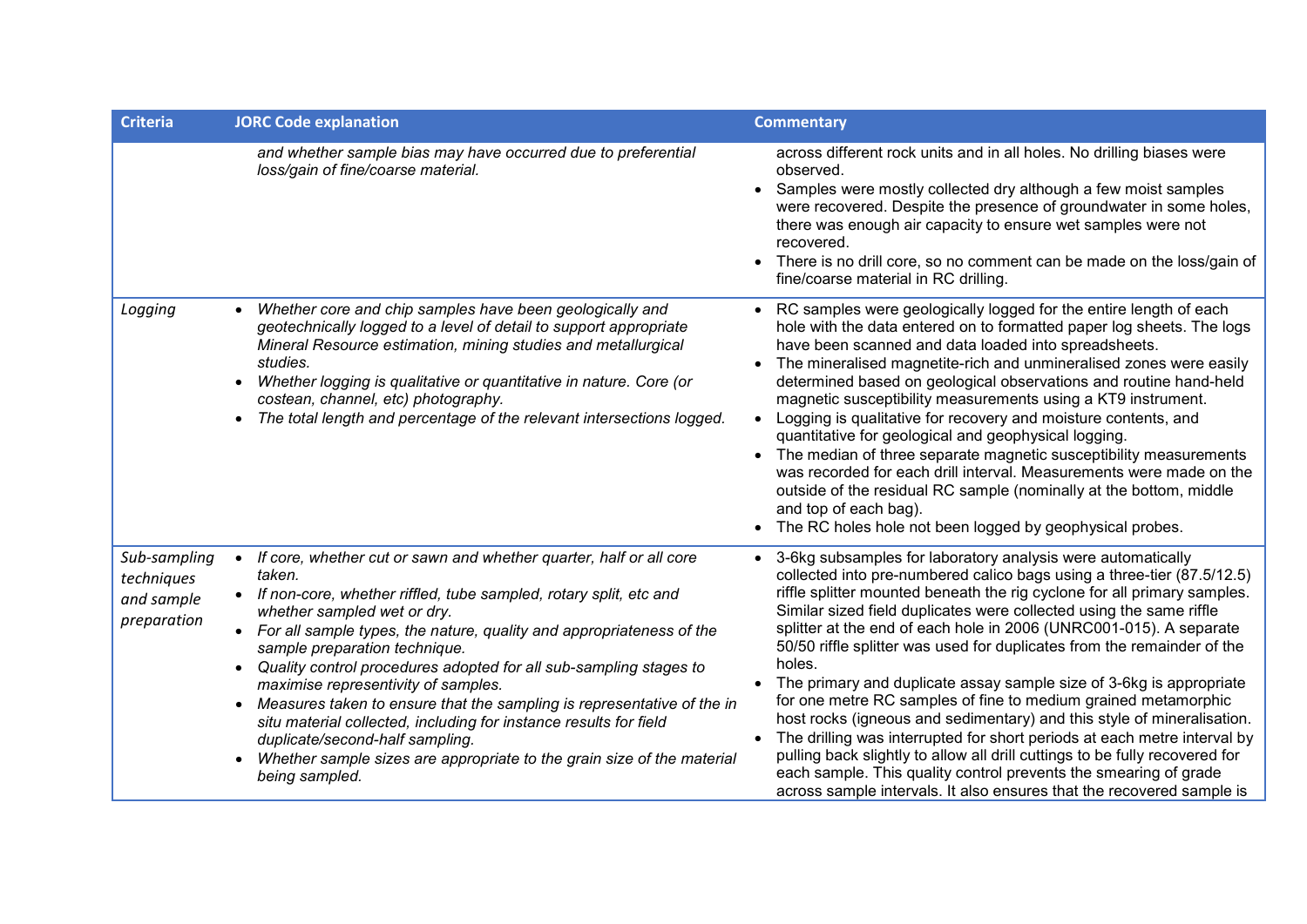| <b>Criteria</b>                                        | <b>JORC Code explanation</b>                                                                                                                                                                                                                                                                                                                                                                                                                                                                                                                                                                                                           | <b>Commentary</b>                                                                                                                                                                                                                                                                                                                                                                                                                                                                                                                                                                                                                                                                                                                                                                                                                                                                                                                                                                                                                                                                                                                                                                                                                                                                                                                                                                                                                                                                                                                                                                                     |
|--------------------------------------------------------|----------------------------------------------------------------------------------------------------------------------------------------------------------------------------------------------------------------------------------------------------------------------------------------------------------------------------------------------------------------------------------------------------------------------------------------------------------------------------------------------------------------------------------------------------------------------------------------------------------------------------------------|-------------------------------------------------------------------------------------------------------------------------------------------------------------------------------------------------------------------------------------------------------------------------------------------------------------------------------------------------------------------------------------------------------------------------------------------------------------------------------------------------------------------------------------------------------------------------------------------------------------------------------------------------------------------------------------------------------------------------------------------------------------------------------------------------------------------------------------------------------------------------------------------------------------------------------------------------------------------------------------------------------------------------------------------------------------------------------------------------------------------------------------------------------------------------------------------------------------------------------------------------------------------------------------------------------------------------------------------------------------------------------------------------------------------------------------------------------------------------------------------------------------------------------------------------------------------------------------------------------|
|                                                        |                                                                                                                                                                                                                                                                                                                                                                                                                                                                                                                                                                                                                                        | representative of that interval and not impacted by the slightly denser<br>nature of the target mineralisation in comparison to the host rocks.<br>• Samples were composited at the laboratory following instructions<br>from the Competent Person. Composited samples were typically a<br>continuous interval of the same rock type with minimum dilution. Only<br>samples with significant visual magnetite or elevated magnetic<br>susceptibility were assayed.<br>• Pt, Pd and Au assays were done well after the Fe-V-Ti assays using<br>a subset of individual assay samples from the 2008 program. One<br>metre intervals were selected from one or two holes per prospect,<br>based material that was available at that time.                                                                                                                                                                                                                                                                                                                                                                                                                                                                                                                                                                                                                                                                                                                                                                                                                                                                 |
| Quality of<br>assay data<br>and<br>laboratory<br>tests | The nature, quality and appropriateness of the assaying and<br>laboratory procedures used and whether the technique is considered<br>partial or total.<br>For geophysical tools, spectrometers, handheld XRF instruments, etc,<br>$\bullet$<br>the parameters used in determining the analysis including instrument<br>make and model, reading times, calibrations factors applied and their<br>derivation, etc.<br>Nature of quality control procedures adopted (eg standards, blanks,<br>duplicates, external laboratory checks) and whether acceptable levels<br>of accuracy (ie lack of bias) and precision have been established. | Industry standard Davis Tube Recovery (DTR) analyses were<br>completed on composited samples of magnetite mineralisation, and<br>their concentrates were assayed along with an industry standard<br>whole rock assays for the same composite sample interval to assess<br>both recovery and grades.<br>DTR procedures for sample preparation were based on test work and<br>recommendations by Promet Engineers. Samples for DTR were<br>initially ground for a period of 120 seconds and then wet sieved to<br>remove the oversized fraction. The oversized material was then re-<br>ground and processed according to set procedures.<br>• DTR analyses and chemical assays were completed at ALS Chemex<br>Perth on 100% passing 75 micron material using an standard fusion<br>XRF assay technique designed for magnetite-rich Fe-V-Ti<br>mineralisation (ME-XRF11b for Al2O3, Ba, CaO, Cl, Co, Cr2O3, Cu,<br>Fe, K2O, MgO, Mn, Na2O, Ni, P, Pb, S, SiO2, Sn, Sr, TiO2, V, Zn, Zr<br>and LOI at 1000°C by ME-GRA05).<br>An external laboratory (NTEL Darwin) was used in the 2006 to<br>address and verify concerns around unrealistic vanadium values and<br>calculated recoveries in the preliminary ALS Chemex report. This was<br>resolved by via standards and re-calibration of the XRF assay suite to<br>suit these high grade vanadium-rich magnetite samples. Samples<br>from 2008 drill program used the same revised assay protocols and<br>calibrations.<br>Results have been independently confirmed using fusion XRF<br>methods on check samples and standards at Ultratrace Perth. |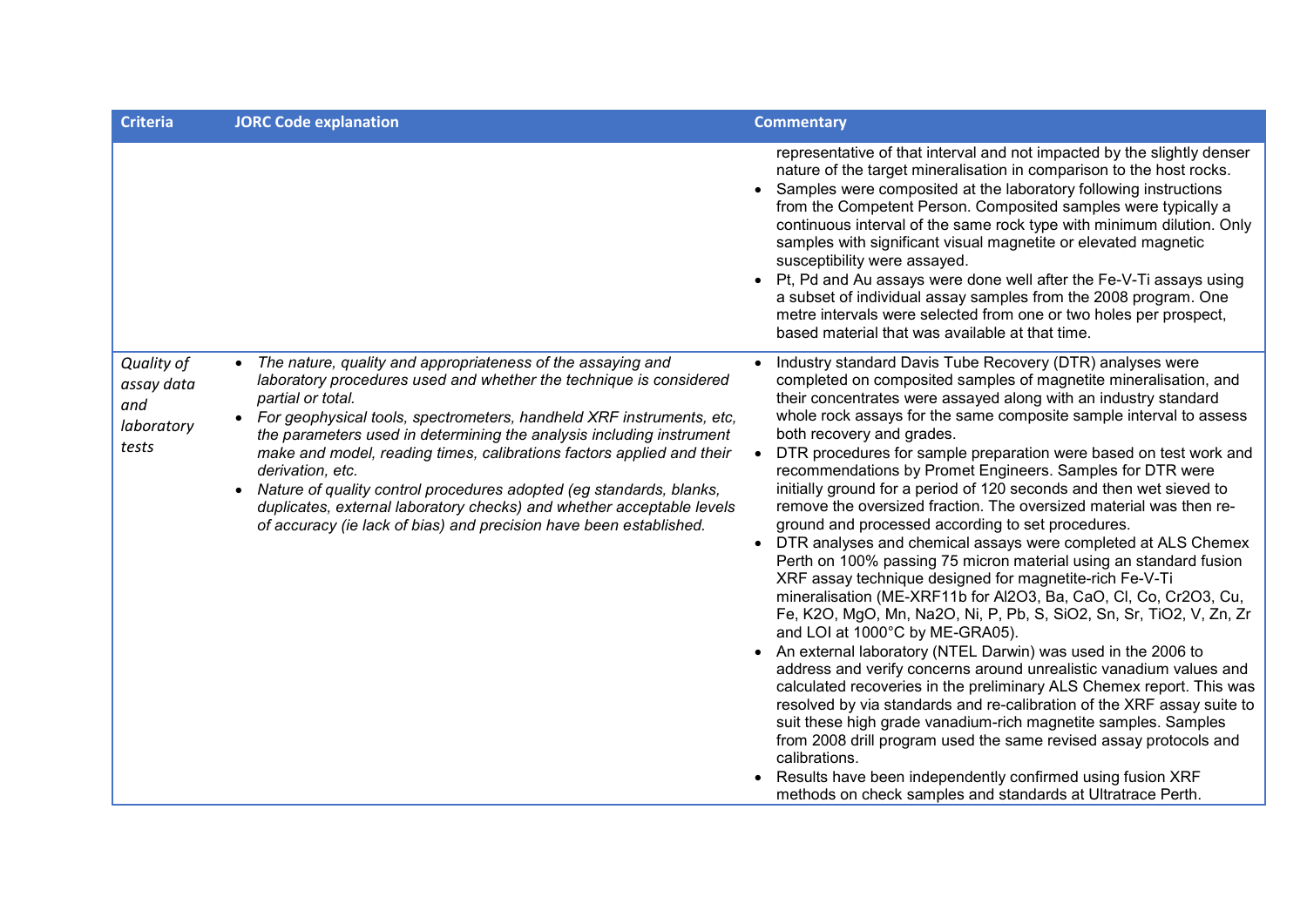| <b>Criteria</b>                             | <b>JORC Code explanation</b>                                                                                                                                                                                                                                                                                                     | <b>Commentary</b>                                                                                                                                                                                                                                                                                                                                                                                                                                                                                                                                                                                                                                                                                                                                                                                                                                                                                                                                                                                                                                                                                                                                                                                                                     |
|---------------------------------------------|----------------------------------------------------------------------------------------------------------------------------------------------------------------------------------------------------------------------------------------------------------------------------------------------------------------------------------|---------------------------------------------------------------------------------------------------------------------------------------------------------------------------------------------------------------------------------------------------------------------------------------------------------------------------------------------------------------------------------------------------------------------------------------------------------------------------------------------------------------------------------------------------------------------------------------------------------------------------------------------------------------------------------------------------------------------------------------------------------------------------------------------------------------------------------------------------------------------------------------------------------------------------------------------------------------------------------------------------------------------------------------------------------------------------------------------------------------------------------------------------------------------------------------------------------------------------------------|
|                                             |                                                                                                                                                                                                                                                                                                                                  | A selection of the individual drill samples from the 2008 drilling<br>program were assayed trace level Pt, Pd and Au using a standard<br>50g fire assay and ICPMS determination (PGM-ICP24) at Ultratrace<br>Perth.<br>Results are supported by laboratory assays of CRM, blanks and<br>duplicates.                                                                                                                                                                                                                                                                                                                                                                                                                                                                                                                                                                                                                                                                                                                                                                                                                                                                                                                                   |
| Verification<br>of sampling<br>and assaying | • The verification of significant intersections by either independent or<br>alternative company personnel.<br>• The use of twinned holes.<br>Documentation of primary data, data entry procedures, data<br>verification, data storage (physical and electronic) protocols.<br>Discuss any adjustment to assay data.<br>$\bullet$ | Significant mineralised intersections have been reported and<br>correspond with visually significant magnetite and elevated magnetic<br>response of recovered samples. Contact geologists and in-house<br>geological staff were present on site and confirmed these significant<br>intersections.<br>No holes have been twinned.<br>No assay data has been adjusted. The geochemical data has been<br>used to determine recoveries in DTR concentrates.<br>Blind field duplicates have been used confirm the sampling and assay<br>results.                                                                                                                                                                                                                                                                                                                                                                                                                                                                                                                                                                                                                                                                                           |
| Location of<br>data points                  | Accuracy and quality of surveys used to locate drill holes (collar and<br>$\bullet$<br>down-hole surveys), trenches, mine workings and other locations<br>used in Mineral Resource estimation.<br>Specification of the grid system used.<br>Quality and adequacy of topographic control.                                         | Reported locations are based on GDA94 datum and MGA94 Zone 53<br>coordinates.<br>All RC drill collars were pegged and located by hand-held GPS with<br>most locations initially targeting the approximate centre of detailed<br>low-level aeromagnetic RTP anomalies. The reported collar locations<br>were resurveyed on completion as a check and are considered<br>accurate to within about 5m in both northing and easting.<br>Collar locations for drill holes UNRC001-UNRC015 were accurately<br>surveyed by a professional surveyor in 2007. Benchmarks were also<br>established at the time.<br>The collars for the second round of drilling (UNRC016-UNRC060)<br>were pegged and re-surveyed on completion by hand-held GPS in<br>2008. The surface RL of these collars were determined by using a<br>dumpy level and looped surveys constrained by previously surveyed<br>drill collars and control points. The loops generally closed to within<br>less than 10mm suggesting the collar RLs are likely to be of a similar<br>accuracy. UNRC016 and UNRC017 were assigned an approximate<br>nominal elevation of 300m consistent with the surrounds.<br>No detailed topographic model exists for the area. A gridded DTM is |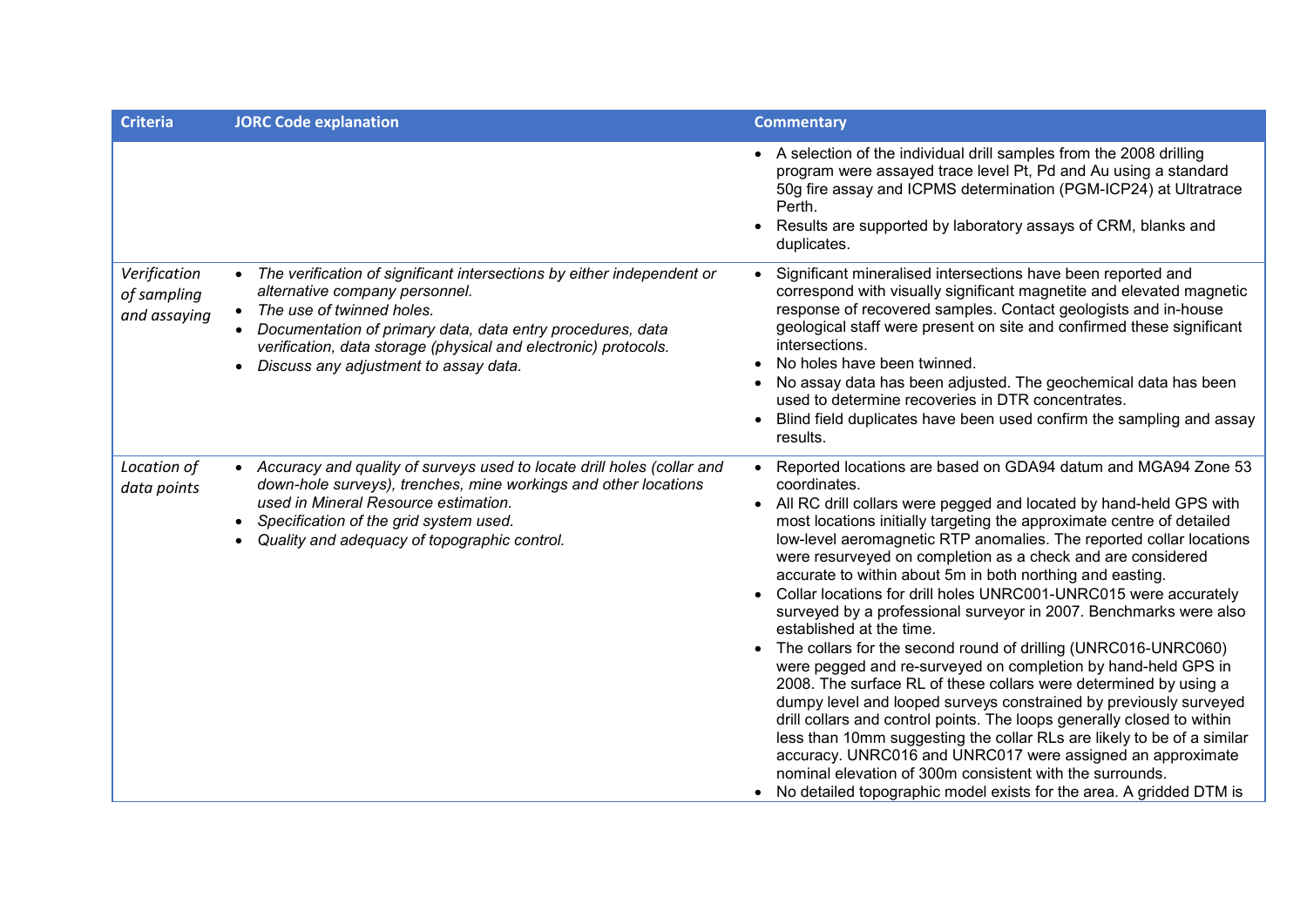| <b>Criteria</b>                                                     | <b>JORC Code explanation</b>                                                                                                                                                                                                                                                                                                                                                           | <b>Commentary</b>                                                                                                                                                                                                                                                                                                                                                                                                                                                                                                                                                                                                                                                                                                                                                                                                                                                                                                                                                                                               |
|---------------------------------------------------------------------|----------------------------------------------------------------------------------------------------------------------------------------------------------------------------------------------------------------------------------------------------------------------------------------------------------------------------------------------------------------------------------------|-----------------------------------------------------------------------------------------------------------------------------------------------------------------------------------------------------------------------------------------------------------------------------------------------------------------------------------------------------------------------------------------------------------------------------------------------------------------------------------------------------------------------------------------------------------------------------------------------------------------------------------------------------------------------------------------------------------------------------------------------------------------------------------------------------------------------------------------------------------------------------------------------------------------------------------------------------------------------------------------------------------------|
|                                                                     |                                                                                                                                                                                                                                                                                                                                                                                        | available for the area covered by the detailed aeromagnetic survey.                                                                                                                                                                                                                                                                                                                                                                                                                                                                                                                                                                                                                                                                                                                                                                                                                                                                                                                                             |
| Data spacing<br>and<br>distribution                                 | Data spacing for reporting of Exploration Results.<br>Whether the data spacing and distribution is sufficient to establish the<br>degree of geological and grade continuity appropriate for the Mineral<br>Resource and Ore Reserve estimation procedure(s) and<br>classifications applied.<br>Whether sample compositing has been applied.                                            | 60 vertical and inclined holes have been drilled, including a shallow<br>vertical hole for the camp water supply (UNRC016). The initial drilling<br>used widely-spaced targeted vertical RC drill holes to explore various<br>magnetic anomalies over about a 5km x 5km area (UNRC001-015).<br>The follow up drilling program was mostly concentrated at several<br>prospects and largely 50m spaced collars on 100m spaced east-west<br>sections.<br>No Resource or Reserve is being reported.<br>Samples were composited for Fe-V-Ti determinations of the<br>magnetite mineralisation, mostly as up to 5 metre intervals.                                                                                                                                                                                                                                                                                                                                                                                    |
| Orientation of<br>data in<br>relation to<br>geological<br>structure | Whether the orientation of sampling achieves unbiased sampling of<br>possible structures and the extent to which this is known, considering<br>the deposit type.<br>• If the relationship between the drilling orientation and the orientation<br>of key mineralised structures is considered to have introduced a<br>sampling bias, this should be assessed and reported if material. | The relationship between drilling orientation and mineralisation is<br>uncertain, especially at the larger magnetic bodies. Multiply layered,<br>laterally persistent, thin, shallowly dipping magnetite-rich units were<br>observed in surface outcrops near UNRC010 and UNRC011. Vertical<br>drill testing near these outcrops yielded discrete zones of magnetite-<br>rich mineralisation whose intercepts are likely to be close to true<br>widths. Outcrops of massive magnetite occur at the Casper and Coco<br>prospects. These appear to be much larger bodies rather than<br>discrete magnetite layers. Drill sections were designed along east-<br>west sections to intersect the magnetic anomalies at a high angle to<br>their overall magnetic trend.<br>Geological observations and drilling indicate the metagabbro locally<br>contains granitic to tonalitic bodies. Field relationships indicate these<br>are intrusive and likely to be detrimental, cutting off magnetite<br>mineralisation. |
| Sample<br>security                                                  | • The measures taken to ensure sample security.                                                                                                                                                                                                                                                                                                                                        | The project is located in a remote region of the Northern Territory. No<br>unauthorised personnel visited the site during operations. Assay<br>samples were collected from each hole immediately after drilling.<br>Samples were transported to base camp daily for safe storage.<br>Samples were securely packaged and delivered to a secure storage<br>area at Baikal for collection by a transport company to deliver to<br>ALS's preparation facility in Alice Springs. All submitted samples were<br>receipted by the laboratory.                                                                                                                                                                                                                                                                                                                                                                                                                                                                          |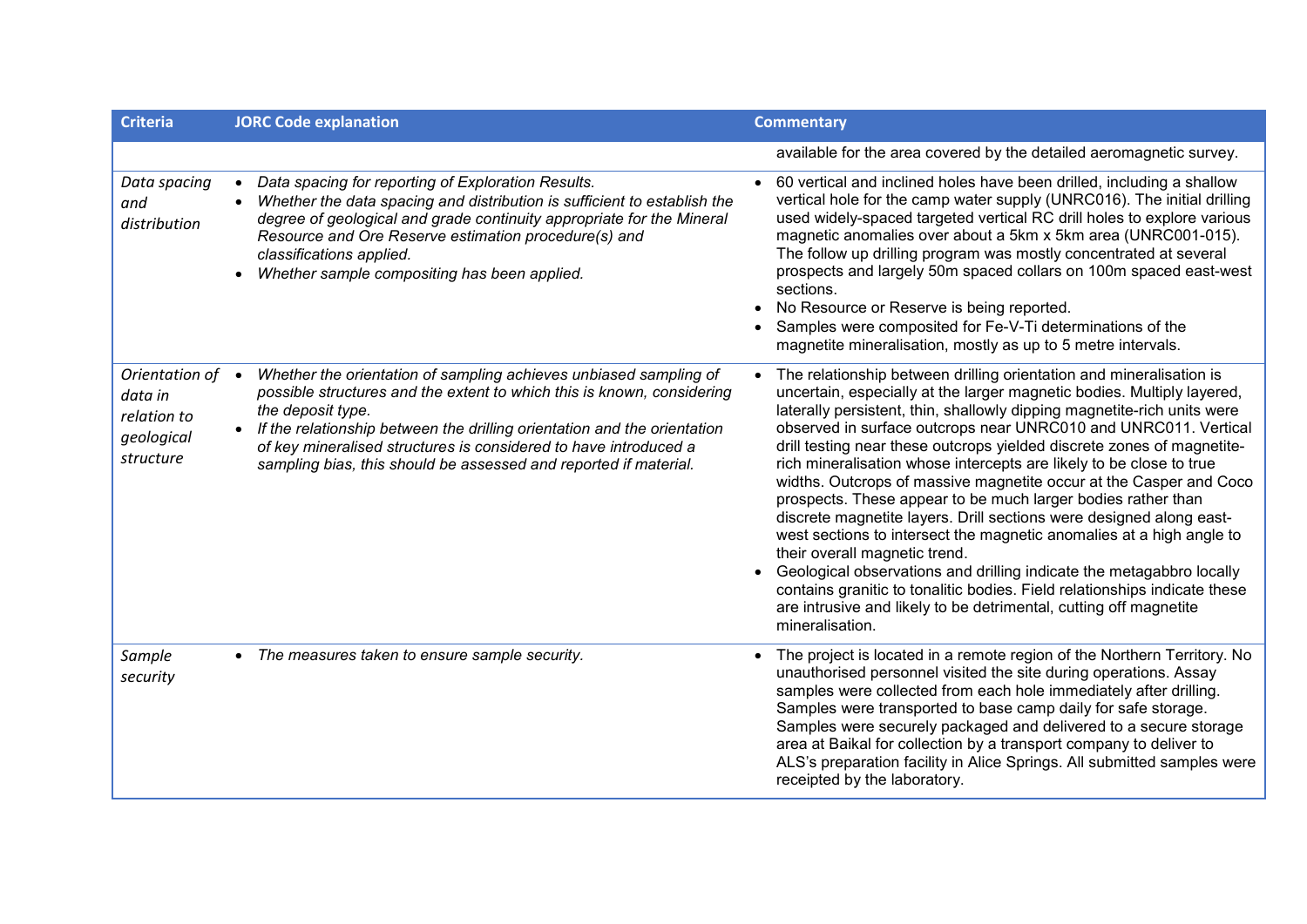| <b>Criteria</b>      | <b>JORC Code explanation</b>                                          | <b>Commentary</b> |
|----------------------|-----------------------------------------------------------------------|-------------------|
| Audits or<br>reviews | The results of any audits or reviews of sampling techniques and data. | None              |

## **Section 2 Reporting of Exploration Results**

(Criteria listed in the preceding section also apply to this section.)

| <b>Criteria</b>                                  | <b>JORC Code explanation</b>                                                                                                                                                                                                                                                                                                                                                                                                            | <b>Commentary</b>                                                                                                                                                                                                                                                                                                                                                                                                                                                                                                                                                                                                                                                                                                                                                                                                                                                                                                                                             |
|--------------------------------------------------|-----------------------------------------------------------------------------------------------------------------------------------------------------------------------------------------------------------------------------------------------------------------------------------------------------------------------------------------------------------------------------------------------------------------------------------------|---------------------------------------------------------------------------------------------------------------------------------------------------------------------------------------------------------------------------------------------------------------------------------------------------------------------------------------------------------------------------------------------------------------------------------------------------------------------------------------------------------------------------------------------------------------------------------------------------------------------------------------------------------------------------------------------------------------------------------------------------------------------------------------------------------------------------------------------------------------------------------------------------------------------------------------------------------------|
| Mineral<br>tenement and<br>land tenure<br>status | Type, reference name/number, location and ownership including<br>agreements or material issues with third parties such as joint<br>ventures, partnerships, overriding royalties, native title interests,<br>historical sites, wilderness or national park and environmental<br>settings.<br>The security of the tenure held at the time of reporting along with any<br>known impediments to obtaining a licence to operate in the area. | Exploration activities were completed on EL10215. This tenement<br>was granted 100% to Arafura Resources on 6 December 2001. The<br>title was twice renewed before Arafura secured EL29701 over the<br>same area. EL29701 was recently split to form a new tenement,<br>EL32167 which covers the Fe-V-Ti prospects.<br>Arafura Resources was the owner/operator and held an approved<br>MMP for the reported exploration activities on EL10215. The area has<br>been since been rehabilitated in accordance with government<br>regulations.<br>EL32167 covers parts of Perpertual Pastoral Lease 962, Jervois.<br>Arafura holds Work Authority Certificate C2006/080 issued by the<br>Northern Territory Aboriginal Areas Protection Authority. This<br>clearance shows there are no restricted areas or sites of significance<br>near these prospects.<br>A Native Title claim exists for the project area and covers the Jinka-<br>Jervois pastoral leases. |
| Exploration<br>done by other<br>parties          | Acknowledgment and appraisal of exploration by other parties.                                                                                                                                                                                                                                                                                                                                                                           | Hunter Resources explored the Attutra Metagabbro in 1987-1989,<br>concentrating on its PGE potential.<br>There was no previous drilling at these prospects.                                                                                                                                                                                                                                                                                                                                                                                                                                                                                                                                                                                                                                                                                                                                                                                                   |
| Geology                                          | Deposit type, geological setting and style of mineralisation.                                                                                                                                                                                                                                                                                                                                                                           | The prospects occur in the eastern Arunta Region and are<br>metamorphosed orthomagmatic Fe-V-Ti deposits hosted within<br>magnetite-rich zones of the Attutra Metagabbro. The Attutra<br>Metagabbro intruded into the Bonya Schist at about 1780 Ma and is<br>also intruded by slightly younger granitoids. The region was deformed<br>and metamorphosed during the c. 1720 Ma Strangways Orogenic<br>Event.                                                                                                                                                                                                                                                                                                                                                                                                                                                                                                                                                  |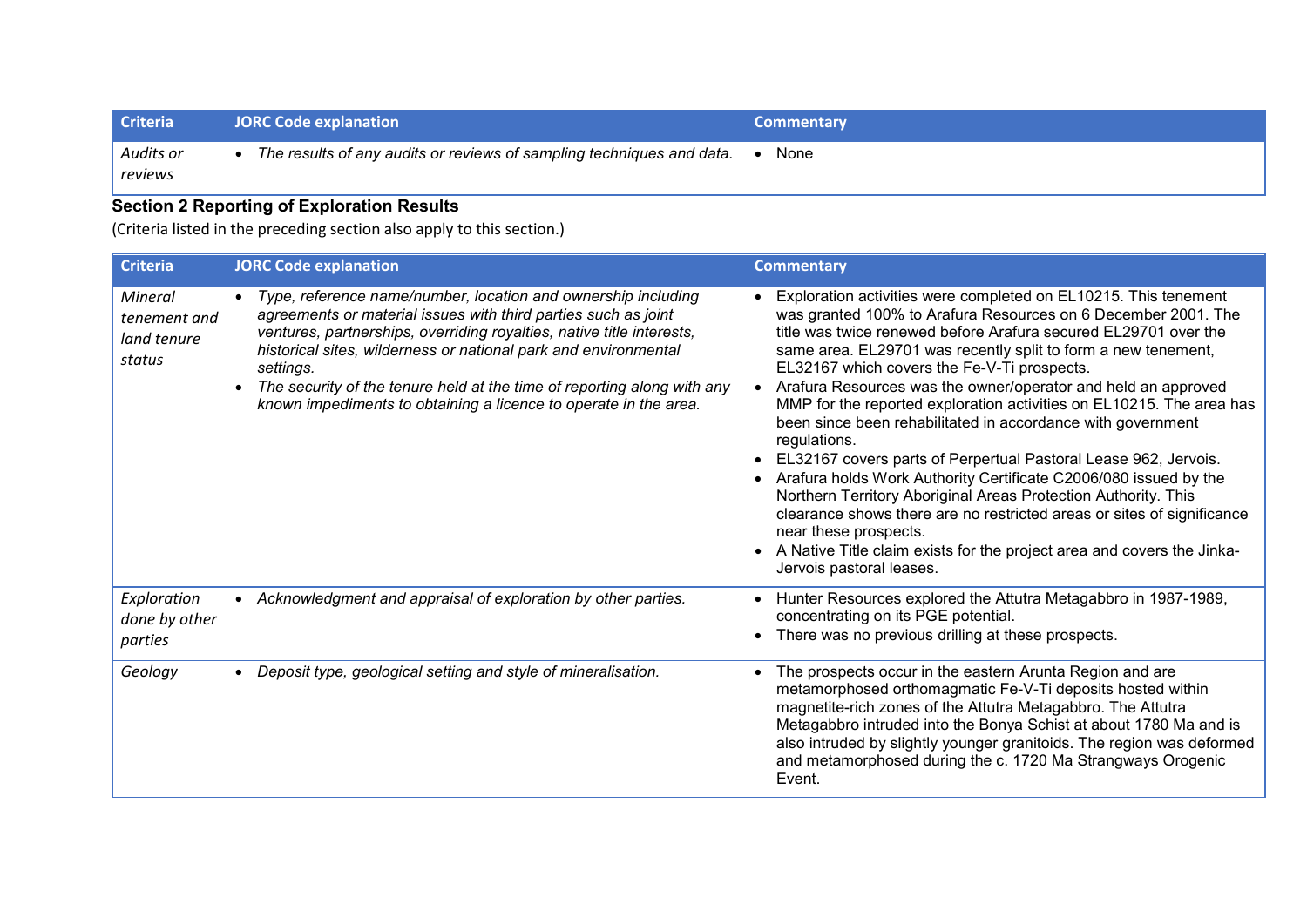| <b>Criteria</b>                                                                  | <b>JORC Code explanation</b>                                                                                                                                                                                                                                                                                                                                                                                                                                                                                                                                                                                                                                                                                                          | <b>Commentary</b>                                                                                                                                                                                                                                                                                                                                                                                                                                                                                                |
|----------------------------------------------------------------------------------|---------------------------------------------------------------------------------------------------------------------------------------------------------------------------------------------------------------------------------------------------------------------------------------------------------------------------------------------------------------------------------------------------------------------------------------------------------------------------------------------------------------------------------------------------------------------------------------------------------------------------------------------------------------------------------------------------------------------------------------|------------------------------------------------------------------------------------------------------------------------------------------------------------------------------------------------------------------------------------------------------------------------------------------------------------------------------------------------------------------------------------------------------------------------------------------------------------------------------------------------------------------|
| Drill hole<br>Information                                                        | • A summary of all information material to the understanding of the<br>exploration results including a tabulation of the following information<br>for all Material drill holes:<br>o easting and northing of the drill hole collar<br>elevation or RL (Reduced Level - elevation above sea level in<br>$\circ$<br>metres) of the drill hole collar<br>$\circ$ dip and azimuth of the hole<br>down hole length and interception depth<br>$\circ$<br>$\circ$ hole length.<br>• If the exclusion of this information is justified on the basis that the<br>information is not Material and this exclusion does not detract from<br>the understanding of the report, the Competent Person should clearly<br>explain why this is the case. | • Plan and table of collar and drill hole information is provided in this<br>release.                                                                                                                                                                                                                                                                                                                                                                                                                            |
| Data<br>aggregation<br>methods                                                   | • In reporting Exploration Results, weighting averaging techniques,<br>maximum and/or minimum grade truncations (eg cutting of high<br>grades) and cut-off grades are usually Material and should be stated.<br>Where aggregate intercepts incorporate short lengths of high grade<br>results and longer lengths of low grade results, the procedure used<br>for such aggregation should be stated and some typical examples of<br>such aggregations should be shown in detail.<br>The assumptions used for any reporting of metal equivalent values<br>should be clearly stated.                                                                                                                                                     | Significant results have been reported previously (see links in this<br>announcement).<br>Reported grades are length weighted. Composited intervals of 4-5m<br>of magnetite-rich mineralisation were typically assayed wherever<br>possible, however narrower zones and lower grade material were<br>also assayed.<br>No cut-off grades were applied. Samples with low magnetite content<br>and low magnetic susceptibility were not generally assayed.<br>No metal equivalents have been reported.<br>$\bullet$ |
| Relationship<br>between<br>mineralisatio<br>n widths and<br>intercept<br>lengths | • These relationships are particularly important in the reporting of<br><b>Exploration Results.</b><br>• If the geometry of the mineralisation with respect to the drill hole<br>angle is known, its nature should be reported.<br>• If it is not known and only the down hole lengths are reported, there<br>should be a clear statement to this effect (eg 'down hole length, true<br>width not known').                                                                                                                                                                                                                                                                                                                            | The exploration results refer to down hole intercept lengths. True<br>widths are not known.                                                                                                                                                                                                                                                                                                                                                                                                                      |
| Diagrams                                                                         | • Appropriate maps and sections (with scales) and tabulations of<br>intercepts should be included for any significant discovery being<br>reported These should include, but not be limited to a plan view of<br>drill hole collar locations and appropriate sectional views.                                                                                                                                                                                                                                                                                                                                                                                                                                                          | • See announcement and links to other announcements.                                                                                                                                                                                                                                                                                                                                                                                                                                                             |